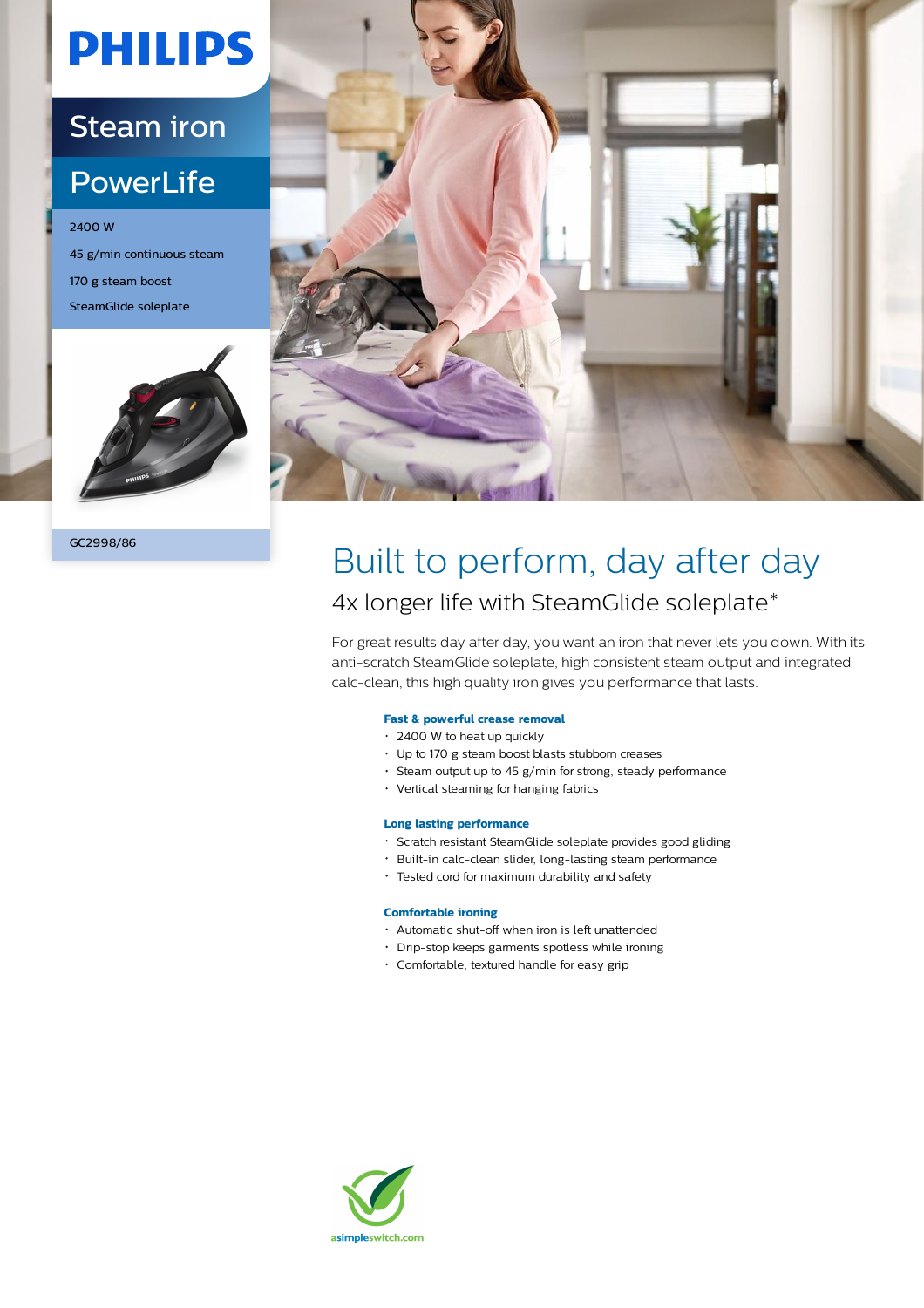## **Highlights**

#### **2400 W to heat up quickly**



Delivers a fast warm-up and powerful performance.

#### **Steam boost up to 170 g**



Penetrates deeper into fabrics to easily remove stubborn creases.

#### **Continuous steam up to 45g/min**



Strong and consistent steam output to remove creases faster.

#### **Vertical steam**



The vertical steam function lets you refresh garments right on the hanger and remove creases from curtains as they hang. No ironing board required.

#### **SteamGlide soleplate**



Our special SteamGlide soleplate smoothly glides over any fabric. It's also non-stick, scratch-resistant and easy to clean.

#### **Built-in calc-clean slider**



This iron operates with ordinary tap water. Calc-clean is a built-in cleaning function to remove calcium buildup, or limescale, and maintain peak performance.

#### **Quality-tested cord**



All our steam iron cords are rigorously tested for maximum safety and durability.

#### **Automatic shut-off**



The iron shuts itself off if you leave it standing still. On its heel rest, it will automatically switch off in 8 minutes. Lying flat, it shuts down after 30 seconds motionless.

#### **No more messy dripping**



Our Drip Stop system lets you iron delicate fabrics at low temperatures with confidence. There's no need to worry about water droplets causing stains.



asimpleswitch.com

#### **Philips Green Logo**

Philips Green Products can reduce costs, energy consumption and CO2 emissions. How? They offer a significant environmental improvement in one or more of the Philips Green Focal Areas – Energy efficiency, Packaging, Hazardous substances, Weight, Recycling and disposal and Lifetime reliability.